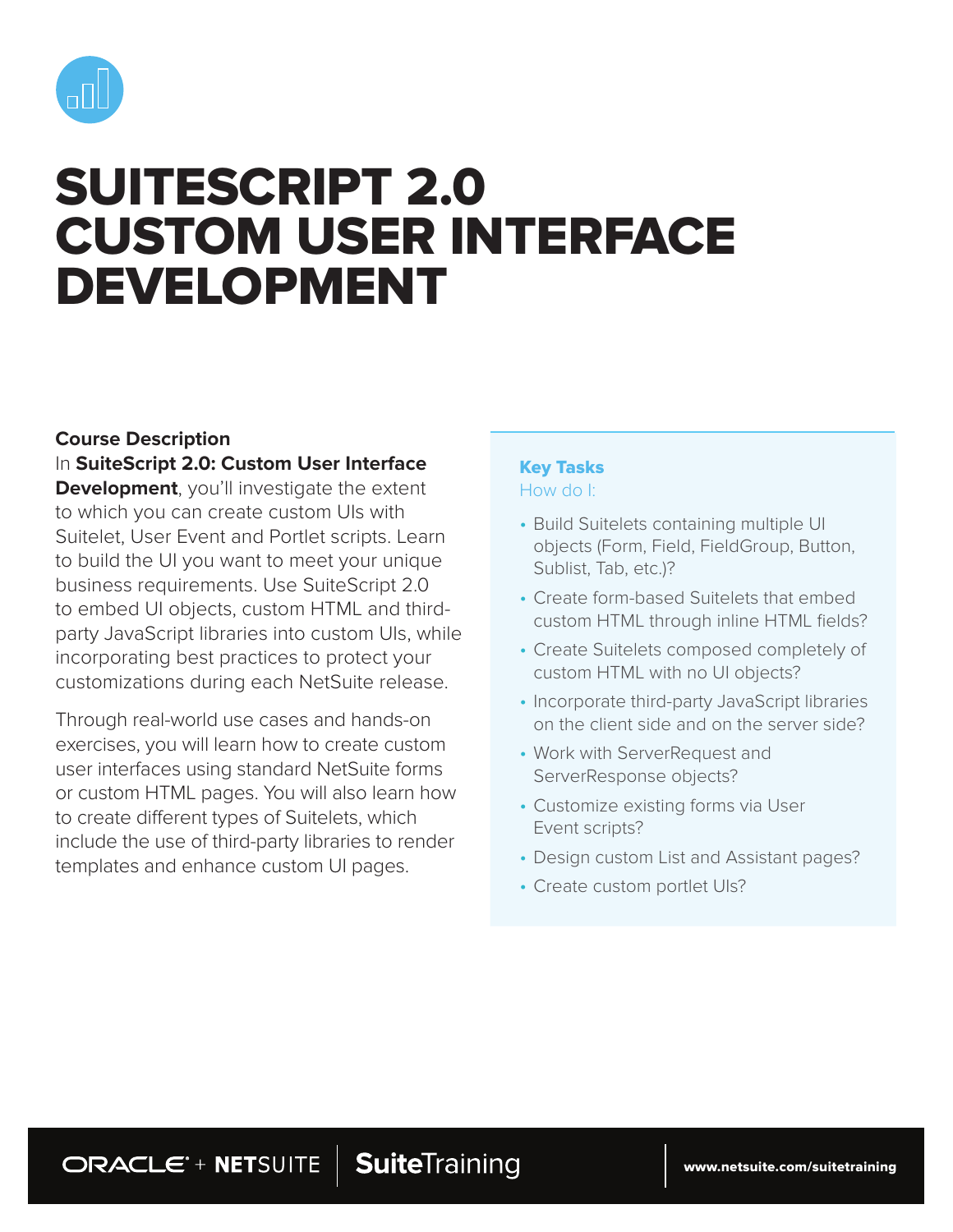# **Who Should Attend**

• Software developers intending to create custom user interfaces that run inside the NetSuite application.

## **Prerequisites**

- Participants should be experienced SuiteScript 2.0 developers.
- Prior completion or the equivalent knowledge of the **SuiteScript 2.0: Extend NetSuite with JavaScript** course is recommended.

# **Course Objectives**

- Identify the different NetSuite components for UI Customization.
- Recognize the different uses of Suitelets.
- Describe the components of UI Suitelets.
- Create Suitelets with various fields, properties and layouts.
- Identify how a Suitelet receives and passes data.
- Attach a Client Script to a Suitelet.
- Recognize the different JavaScript Templating Engines.
- Use the Lodash syntax for templates.
- Apply third-party UI libraries.
- Create Assistant Pages.
- Identify how Assistant Pages work.
- Write List Suitelets and Portlets.

## Related Courses

Take these courses for more training:

- SuiteScript 1.0: Extend NetSuite with JavaScript
- SuiteFlow: Workflows for Developers
- SuiteTalk: Integrate Your Applications

# **Day 1 Agenda**

- Custom UI Development: Examine the different customization options available in SuiteScript. Create a custom Form Suitelet, including how to pass information to the page and how to process it.
- Custom NetSuite Pages: Identify the different page types, as well as the different components used, to create custom UI pages. Create form pages with different objects, layouts and field properties. Recognize how a Client script can be attached to a Suitelet to add automations to the form.
- HTML Suitelets: Differentiate custom NetSuite pages with HTML pages. Create an HTML page using templates written with FreeMarker and rendered using the N/render module. Convert HTML templates to rendered pages using FreeMarker syntax.